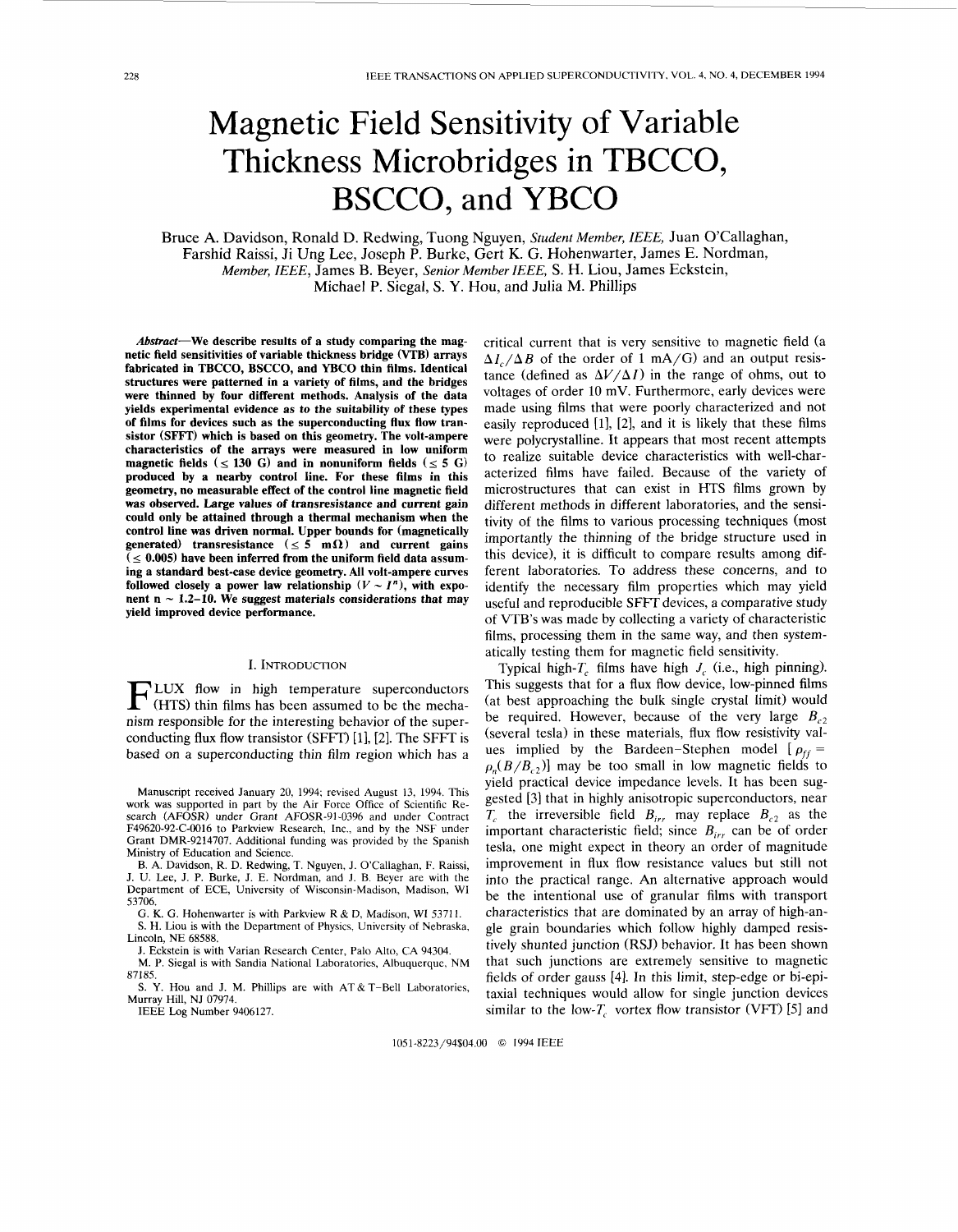<span id="page-1-0"></span>SQUID amplifiers [6]. In this case, the vortex dynamics are described in the Josephson regime rather than the Abrikosov regime. As an intermediate case, vortices in a granular material with a grain size on the order of the penetration depth might exhibit a mixture of characteristics of both types. Devices based on these dissimilar flux flow mechanisms would be expected to show different limiting behaviors such as vortex velocity, gain-bandwidth product, and noise properties which would ultimately determine their usefulness as high-frequency devices.

The variable thickness bridge (VTB) geometry studied here consists of a parallel array of weakened links between two "banks" of good superconductor. The weakened links have a thickness d much less than their width *w,* length *I,* or the thickness of the banks. The magnetic field is applied normal to the film and the bias current is applied along their length. The Lorentz-like force exerted on the vortices by the bias current gives them a component of velocity across the width, developing a voltage across the banks. Likharev [7] has treated theoretically the case for a single link where  $d$  is less than the penetration depth  $\lambda$ , and analyzed the various volt-ampere characteristics expected when the width and length are either large or small with respect to  $\lambda$  and the coherence length  $\xi$ . High- $T_c$  epitaxial films typically have their c-axis normal to the substrate surface and exhibit anisotropy between the *a-b* plane (CuO, planes) and the c-axis in such characteristic properties as penetration depth, normal state resistance, and coherence length. This anisotropy becomes more pronounced as the CuO, plane spacing increases, being the largest in the TBCCO 2223 phase. This anisotropy could complicate the description of  $c$ -axis oriented vortex motion across the links if Josephson coupling exists across the CuO, planes.

## **II. FILM CHARACTERIZATION AND PROCESSING**

Table I summarizes the films used in this study and typical characteristic properties. Films from four high- $T_c$ materials systems were characterized, processed. and tested: YBCO 123, BSCCO 2212, TBCCO 2212, and 2223. Pulsed laser deposition (PLD) films of YBCO were grown in our laboratory, and are considered representative of high-J<sub>c</sub>, highly pinned films that are grown in many laboratories. YBCO films from Hypres were obtained because films from this supplier were used for the original studies of SFFT's in YBCO [1]. These Hypres films were grown by an amorphous multilayer sputter deposition procedure followed by a high temperature postanneal, and a significant density of second phase precipitates was always present. For a similar motivation, optimized YBCO films grown by the BaF, technique at Bell Laboratories [8] were obtained because later reports on successful SFFT's [9] suggested that their lower pinning was responsible for improved results. High-quality epitaxial BSCCO 2212 films grown by *in situ* MBE were obtained from Varian [lo]. High quality films of both phases of the TBCCO material were also obtained: TBCCO 2212 films were grown by MOCVD at ATM, and (thick) TBCCO 2223 films grown by a sputter/postanneal technique at the University of Nebraska [11]. The high temperature postanneal produced a rough surface morphology and a significant density of pinholes in the *2223* films which had to be avoided during processing.

All films were patterned with identical bridge structures so that the current versus voltage  $(I-V)$  curves could be directly compared. Depending on substrate size, each film was patterned with 4-12 arrays and (when space allowed) I or more adjacent control lines. Each array consisted of 4 parallel links with dimensions 5  $\mu$ m wide by 10  $\mu$ m long (5  $\mu$ m separation between links); the control line was 8  $\mu$ m wide and 7  $\mu$ m from the nearest link. All voltage leads were placed within 10  $\mu$ m of the links, to ensure that the voltages measured were developed across the links and did not include the adjacent banks. The circuit pattern was defined with AZ1350J-SF photoresist which was then ion-beam etched (IBE) using a 2.5 cm Kaufmann source while in good thermal contact with a water cooled Cu plate (at a typical beam voltage of 500 **V** and an ion current density of  $0.3 \text{ mA/cm}^2$ ). Noble metal contacts (pad area 1 mm<sup>2</sup>, typically 1000  $\AA$  thick) were made by a contact liftoff procedure (for Ag deposited by dc magnetron sputtering) or shadow masking (for thermally evaporated Au). The entire circuit, with the exception of the bridge structure and contacts, was protected with HR-100 photoresist for subsequent thinning of the bridges.

Thinning ("tuning") of the arrays was accomplished by four methods where appropriate: IBE, EDTA, Br, and HNO,. Tuning by IBE was done as previously described for circuit etching but at lower current densities to enhance control of the process. The choices of etchants (both aqueous and nonaqueous) were based on  $[12]$ - $[16]$ reporting the etching of surfaces with close-to-ideal stoichiometry and little degradation of the superconducting properties and surface resistance. Aqueous etchants used were ethylenediaminetetraacetic acid (EDTA,  $1.7 \times 10^{-3}$ M solution) and nitric acid ( $\sim 0.003\%$  by volume); these solutions were continuously stirred during the etching process with N, bubbling ("de-gas") to reduce the equilibrium concentration of CO, in H,O [12]. The samples were immersed for the desired time and quenched in isopropyl instead of DI water to minimize surface exposure to water. Since there was a concern for the reactivity of HTS with water [16], a nonaqueous etchant (1% Br in isopropyl) was also used. It was found that etch rates depended on the time the samples were exposed to air or water; it is believed that this is due to the formation of passivating layers.

Prior to thinning the links, bulk etch rates on the various films were measured. During tuning, it was found that on some of the films tested, the critical current decreased an order of magnitude faster as a function of etch time than was expected from a simple reduction of the cross section. We take this as an indication that, in these films, the critical current was determined by grain boundaries which were attacked by the wet chemistry faster than the bulk of the grains. This was particularly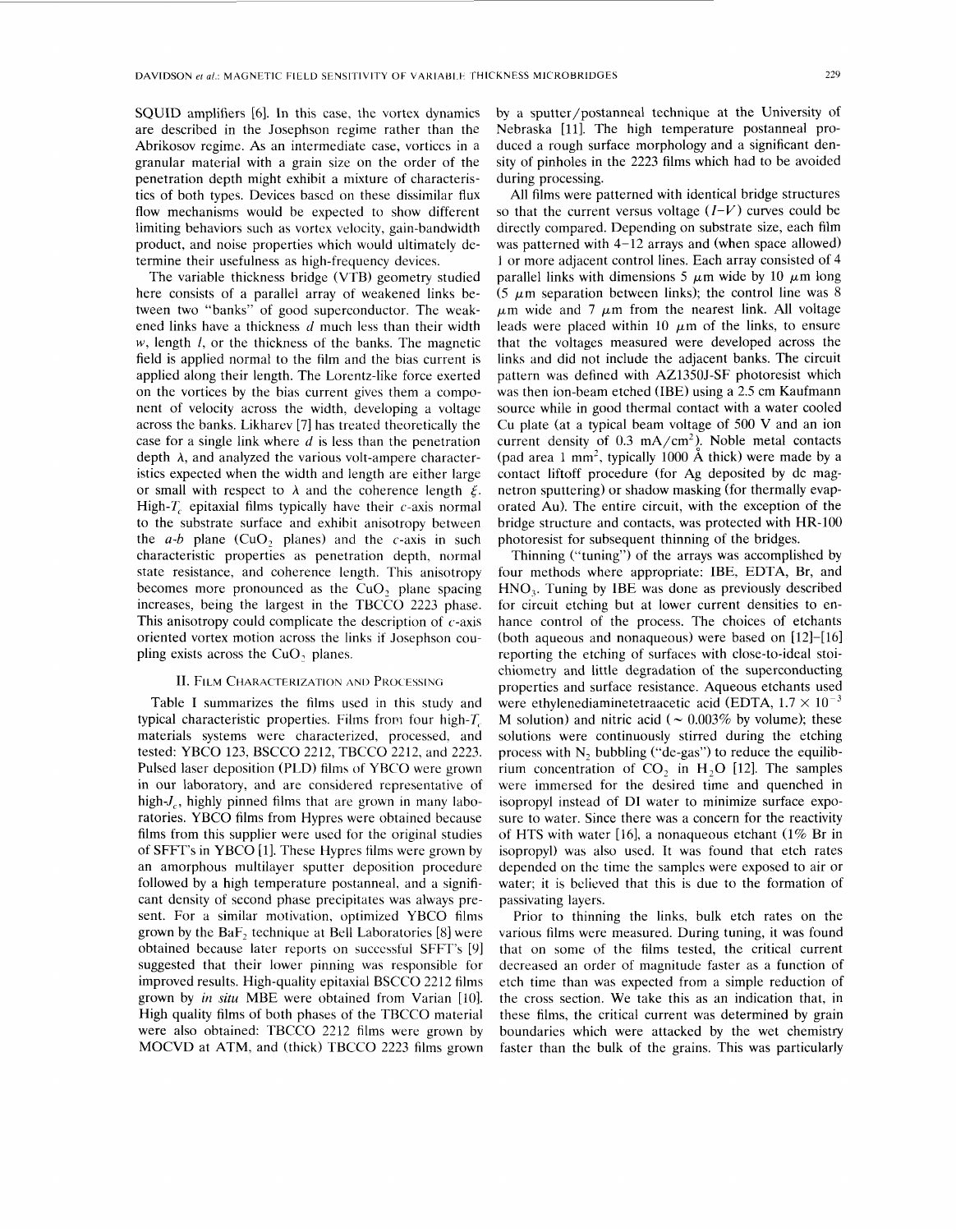|                       |                  |                     | No.   | thickness | $T_c$ (K) | @ 77K<br>Jс.                   |
|-----------------------|------------------|---------------------|-------|-----------|-----------|--------------------------------|
| Film/Subst            | Supplier         | Growth              | films | A         |           | A/cm <sup>2</sup>              |
| YBCO / LAO            | <b>UWisc</b>     | PLD.                |       | 1000      | 89        | mid $100$                      |
| YBCO/LAO              | <b>Hypres</b>    | Post-anneal         | 6     | 3000      | 86        | low $105$                      |
| YBCO/sapphire         | <b>Hypres</b>    | Post-anneal         |       | 3000      | 83        | mid $104$                      |
| YBCO/LAO              | <b>Bell Labs</b> | BaF/Post-<br>anneal |       | 900       | 89        | $1 \times 10^{6}$              |
| <b>BSCCO 2212/STO</b> | Varian           | <b>MBE</b>          |       | 1200      | 80        | low 10 <sup>5</sup><br>(@ 70K) |
| <b>TBCCO 2212/LAO</b> | ATM              | <b>MOCVD</b>        |       | 5000      | 95        | low $105$                      |
| TBCCO 2223/LAO        | UNeb             | Post-anneal         |       | 30000     | 105       | mid 10 <sup>5</sup>            |

**TABLE I SUMMARY** OF **TYPICAL PROPERTIES** OF **FILMS TESTED** 

true for the Hypres YBCO samples, which correlates with their low  $J_c$ .

## III. TESTING OF MAGNETIC FIELD SENSITIVITY

The bridges were thinned incrementally from their original  $I_c$  (2-150 mA) to 50-200  $\mu$ A, and testing was done immersed in  $LN<sub>2</sub>$ ; the dc applied external field was either a variable uniform magnetic field (0-130 G, produced by a wire-wound solenoid) or the nonuniform field produced by an adjacent control line (0-5 G maximum). All testing was done with the sample inside a sealed box purged with dry nitrogen gas. Electrical measurements of the bridges were made using a standard four-point technique. The test fixture had a spring-loaded pin arrangement which was designed for easy alignment with the contact pads; contact resistances of  $1-10$   $\Omega$  were typically obtained (lower if the samples were annealed at  $450^{\circ}$ C in pure O<sub>2</sub>, for 30 min).

In the films with  $J_c$  in the 10<sup>5</sup> A/cm<sup>2</sup> range or lower, the 8- $\mu$ m-wide control line often had a critical current of a few mA or less after processing. In this case, the field produced by the control line at the first link is less than 1 G, which limits the range of nonuniform fields which could be applied to the links (see discussion below). The films with higher  $J_c$  had control lines with significantly higher critical currents (10-30 mA), but the same reason for the higher critical current (i.e., pinning) was expected to render the films insensitive to flux flow.

Current versus voltage curves were taken after each thinning step to measure the reduction in *I,* and to observe any change in the curve due to the applied field. Typical  $I-V$  curves as the links were thinned are shown (Fig. 1) for YBCO on LAO from Bell Labs, etched in EDTA. A typical volt-ampere curve for a sample which showed sensitivity to 130 G field is shown in [Fig. 2.](#page-3-0) This Varian MBE-grown BSCCO was measured at two temperatures near  $T_c$  ( $\sim$  80K). Note the different current scales and the common voltage axis.

## IV. RESULTS

Two device parameters of practical importance were inferred from dc  $I-V$  curves: the transresistance  $(r_m =$  $\partial V_{out}/\partial I_{in}$  and the (dynamic) output resistance ( $r_0 =$  $\partial V_{out}/\partial I_{out}$ , with the current gain  $\beta$  given by their ratio. For an actual device, the input current  $I_{in}$  is the current applied to the control line, and  $V_{out}$  and  $\overline{I}_{out}$  are the bias voltage and current of the microbridge array. Since any change in the  $I-V$  curve due to a control line supercurrent was below the sensitivity of the measurement equipment used (see discussion below), transresistances and current gains reported here were extrapolated from the uniform field data assuming the existence of a control line which could generate 1 G per mA of input current. A linear field response was assumed over the range of magnetic fields applied  $(0-130 \text{ G})$ ; this was consistent with *Z-V* curves measured at fields between these limits. As summarized in Table 11, the largest values extrapolated for  $r_m$  (typically calculated as a bias voltage of 1 mV) were  $\leq$  5 m $\Omega$  for TBCCO 2223 devices, with  $\beta \leq 0.005$ .

Typical plots of the (extrapolated) transresistance and current gain for a TBCCO 2223 device, as a function of bias current, are shown in Figs. **3** and 4. The *T,* had been reduced to  $\sim 80$ K during processing. Since the *I-V* curves were not linear,  $r_m$  and  $\beta$  vary as a function of bias current. The BSCCO 2212 film showed similar values, and all YBCO values were one to two orders of magnitude lower. It was observed that thinning had no appreciable effect on the measured  $\Delta V$  of the VTB under applied field (and hence had no effect on  $r_m$ ), while the reduction of the cross section of the links increased  $r_0$  and hence decreased *β*.

It is important to note that these links were 10  $\mu$ m in length, and that perhaps a more significant figure for purposes of comparison is the voltage developed in an applied field  $(\Delta V)$ , scaled to the length of the link  $(\Delta V/l)$ , that is, the voltage developed when a certain electric field is sustained across the links. This is suggested by the Kim-Stephen model [17] which gives the voltage as  $V =$  $nv_l \phi_0 l$  where *n* is the number of vortices per unit area,  $v<sub>L</sub>$  is the vortex velocity,  $\phi_0$  is the flux quantum, and l is the length of the link. Measurements on links of varying lengths showed a monotonic increase in  $\Delta V$  as the length increases, but not linear as expected from the simple model. Clearly, using links of arbitrarily long lengths can increase the  $\Delta V$  developed, but this will have a detrimental impact on overall device performance: the input inductance increases as the device length increases, which reduces the upper operating frequency of the device. One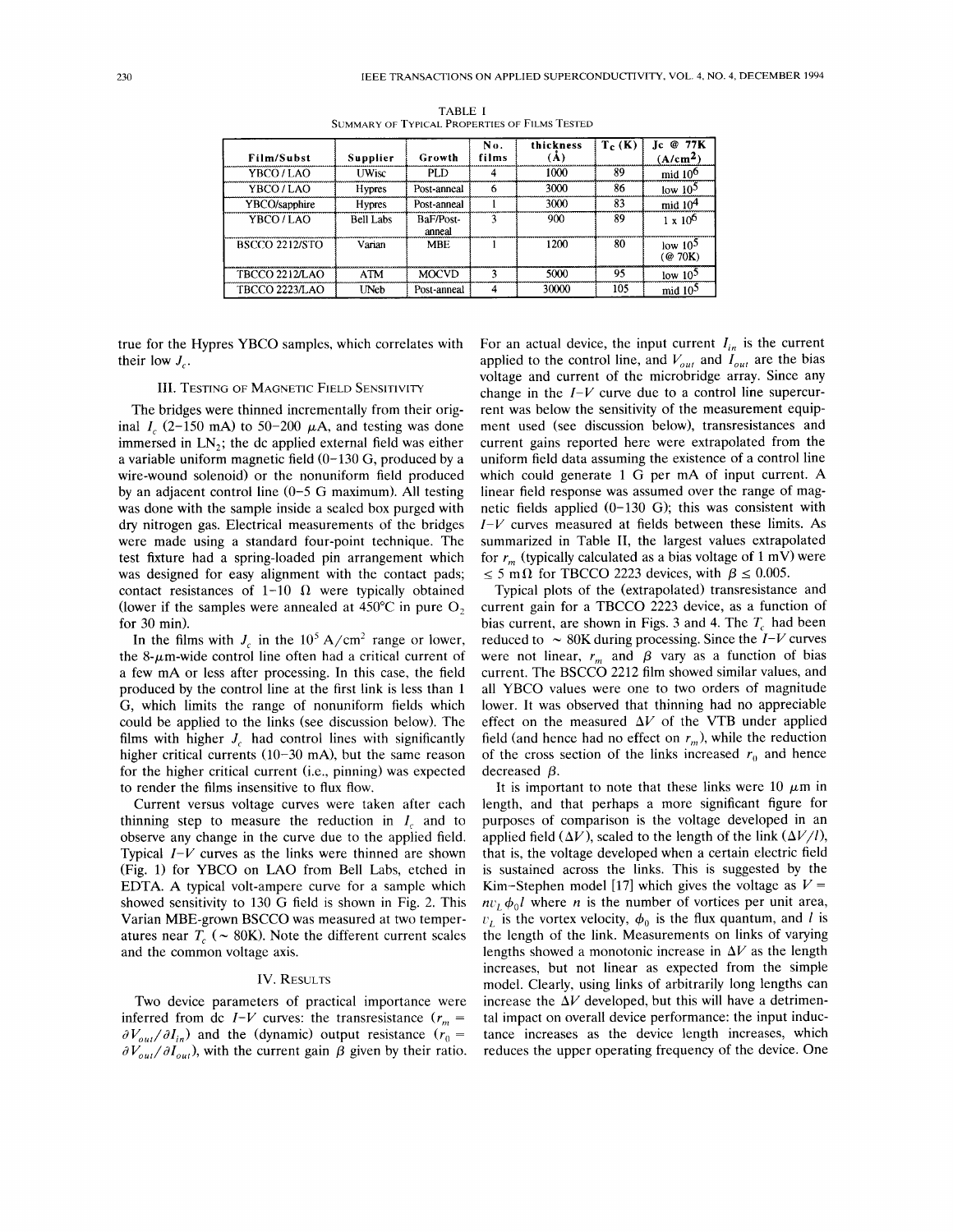<span id="page-3-0"></span>

Fig. 1. Zero field *I-V* curves for YBCO/LAO as a function of EDTA etch time, with exponent and output resistance (mcasured at *0.3* mV).



Fig. 2. *I-V* curves for BSCCO VTB in *0* and 130 G field, at 70 and 77K.

can estimate the voltage developed across a link due to an applied field using the above equation. If a vortex velocity of  $10^3$  m/s is assumed, then for a link length of 10  $\mu$ m and an applied field of 100 G, the voltage developed along the link is of order 100  $\mu$ V, which is consistent with our measured  $\Delta V$  values.

On the samples where the control line remained superconducting after processing (all the YBCO films tested), no effect of the magnetic field due to a control lines supercurrent (as verified by a simultaneous four-point measurement) was observable ( $\Delta V < 2 \mu V$ ). The transresistance in this case could then be at most about  $0.5 \text{ m}\Omega$ for the Hypres films, and less for the higher  $J_c$  films. Even though the magnetic field thus produced is nonuniform, i.e., a gradient exists across the width of the link, the magnitude is always smaller than the uniform field attainable by the solenoid. At the nearest link (a distance of  $\sim$  5  $\mu$ m), a straightforward electrodynamics calculation shows the field of a control line in our geometry is less than 1 G at *I<sub>c</sub>* for a critical current density of  $10^5$  A/cm<sup>2</sup>, perhaps 5 G for  $10^6$  A/cm<sup>2</sup>. An argument can be made that the voltage developed along a link in a nonuniform field could show an increase of order 2 as compared to in a uniform field, in the regime where the applied field is small compared to the link's self-field. In this case, the nonuniform field can add to the self-field vortex density without subtracting from the antivortex density, whereas the uniform field adds as much to the vortex density as it subtracts from the antivortex density. In the regime where the magnitude of the applied field is large compared to the self-field, by the same argument no significant difference between the two would be expected. In this model, reversing the direction of the nonuniform field with respect to the self-field could then decrease the voltage developed across the link (i.e., this effect is not symmetrical in the first and third quadrants of the *I-V* curve). **A**  uniform field would be expected *to* retain symmetry **be**tween these quadrants. This symmetrical response between quadrants in uniform field was routinely observed experimentally, whereas any asymmetrical response from a nonuniform field was below our sensitivity, as mentioned.

Significant changes in the  $I-V$  curve could be realized by driving the control line normal (i.e., thermal effect). A typical *I-V* curve is shown for a Hypres film (Fig. *5).* At control line currents well above  $I_{c,control}$ , transresistances upwards of 20  $\Omega$  and current gains greater than 10 were readily attainable. These results were independent of thinning of the links. Naturally, this thermal response is limited by phonon transit times (time required to remove the heat, returning the device below  $T_c$ ), and as such is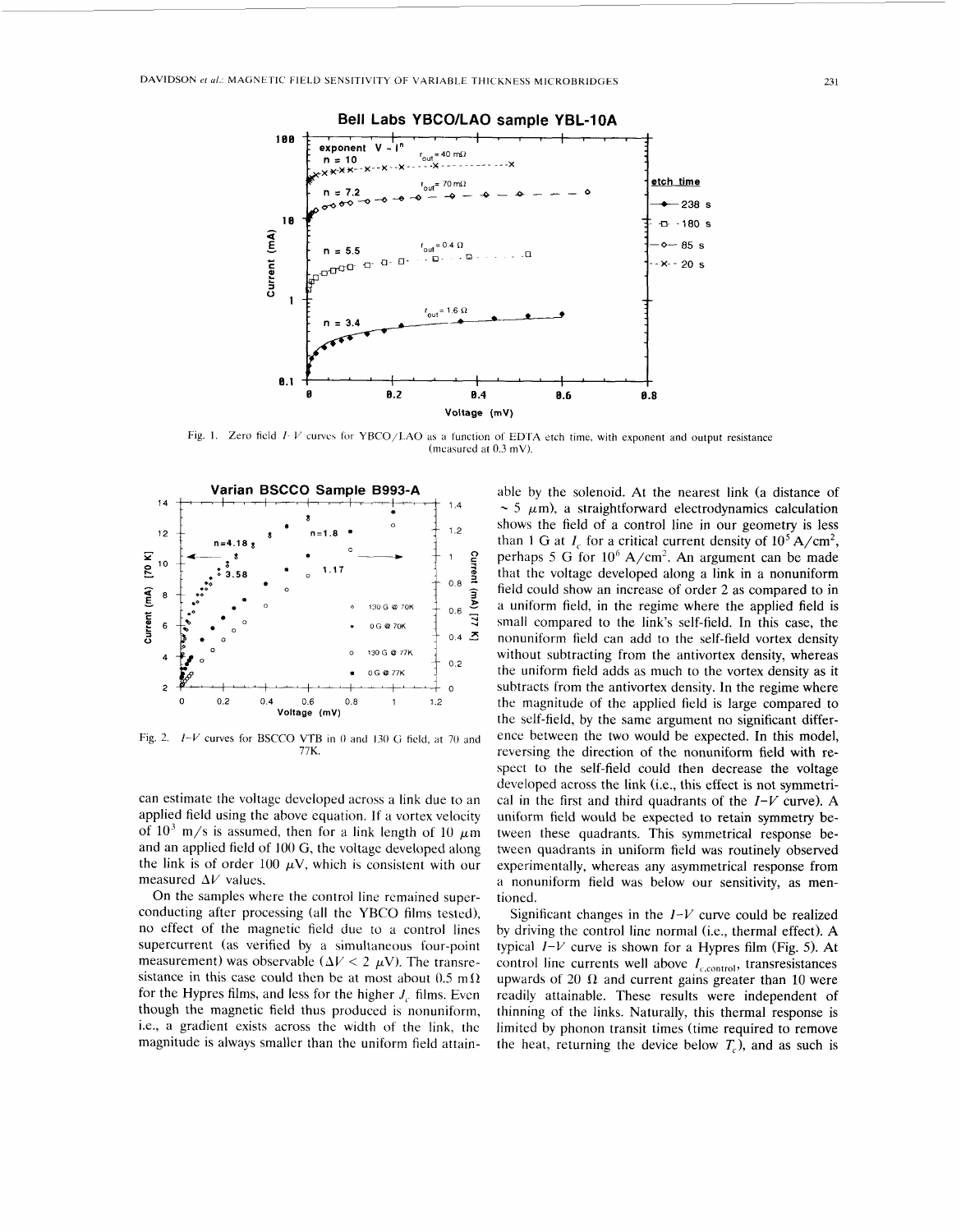



Fig. 3. Transresistance for TBCCO 2223 VTB as a function of bias current, at 70 and 77K, assuming a linear magnetic field response (see the text)

Fig. 4. Current gain as a function of bias voltage for TBCCO/LAO at 70 and 77K, assuming a linear magnetic field response.

| Film/Subst            | Supplier         | Growth              | No.<br>VTBs | typical<br>$\mathbf{r}_{\mathbf{m}}(\Omega)$ | typical         |
|-----------------------|------------------|---------------------|-------------|----------------------------------------------|-----------------|
| YBCO/LAO              | <b>UWisc</b>     | PLD.                | 22          | $\sim$ 10 $^{\circ}$                         | ${}_{< 0.0001}$ |
| YBCO/LAO              | <b>Hypres</b>    | Post-anneal         | 31          | 104                                          | < 0.0005        |
| YBCO/sapphire         | <b>Hypres</b>    | Post-anneal         |             | 10-3                                         | 0.0005          |
| YBCO/LAO              | <b>Bell Labs</b> | BaF/Post-<br>anneal | 18          | $10^{-4}$                                    | < 0.001         |
| <b>BSCCO 2212/STO</b> | Varian           | <b>MBE</b>          |             | 3-∩،                                         | 0.001           |

**MOCVE** 

Post-anneal

 $\overline{26}$ 

7

 $10^{-3}$ 

 $\frac{1}{10^{-3}}$ 

**ATM** 

UNeb

TABLE **I1**  .<br>Teds for VTB's Tested

expected to be limited to frequencies at most of order hundred(s) of MHz with noisy operation. On top of this thermal modulation, the (small) effect of the uniform 130 G field remained unchanged (not visible on the scale of Fig. *5).* The thermal effect gave a symmetrical response in the  $I-V$  curve, independent of the direction of the control line current. The effect of the magnetic field of the control line (i.e., any asymmetry between the first and third quadrants) was not measurable.

TBCCO 2212/LAO

**TBCCO 2223/LAO** 

**As** discussed often in the literature, in general it is difficult to explain any of the measured (nonlinear)  $I-V$ curves in terms of a simple flux flow model, instead relying on models such as thermally activated flux creep (e.g., **[IS]).** For example, in zero applied field, it was possible to sustain voltage drops across thinned arrays of 30-200 mV for bias currents of 10-30 mA. In this case, the self-field could never exceed 100 G at the edges of a link with rectangular cross section [19]. The simple Kim-Stephen model equation above yields a voltage drop across the 10  $\mu$ m link of 100  $\mu$ V for a vortex velocity of  $10<sup>3</sup>$  m/s. This is more than 2 orders of magnitude less than the measured 30 mV. It is not possible to use the above argument as a measure of the vortex velocity (for example, suggesting the vortex velocity is actually something like  $10^5$  m/s) since applying a uniform external field of 100 G to the link current biased at 30 mA should have a comparable effect on the voltage of the link as the self-field. As noted, this was not observed.

 $0.001$ 

 $0.003$ 

**A** study of the effect of deoxygenation on magnetic field sensitivity was performed on Hypres YBCO/LAO. Films were deoxygenated in an oven at 200°C in ambient, and the  $I_c$  was decreased a factor of 10 from the original value, at the rate of 4 mA/h. No change in the magnetic field sensitivity was observed.

### v. **ANALYSIS**

In all bridges measured, the  $I-V$  curves followed a power law relationship extremely closely  $(V \sim I^n)$  in the region of the  $I-V$  curve most influenced by magnetic field [18]. The exponent *n* ranged between 1.2 and 10; and in the films that exhibited sensitivity to magnetic field, the exponent decreased in field. The  $I-V$  curve of the BSCCO device (Fig. 2) as a function of temperature indicates that both  $r_m$  and  $r_o$  increased as the temperature approaches  $T_c$  from below, while  $\beta$  decreased slightly (factor of 3). We note that this behavior applied only within **5-8K** of *T,* . The TBCCO 2223 also exhibited this trend in the same temperature range. In all YBCO and TBCCO 2212 devices, the values of  $r_m$  at a given temperature did not change measurably as the links were thinned.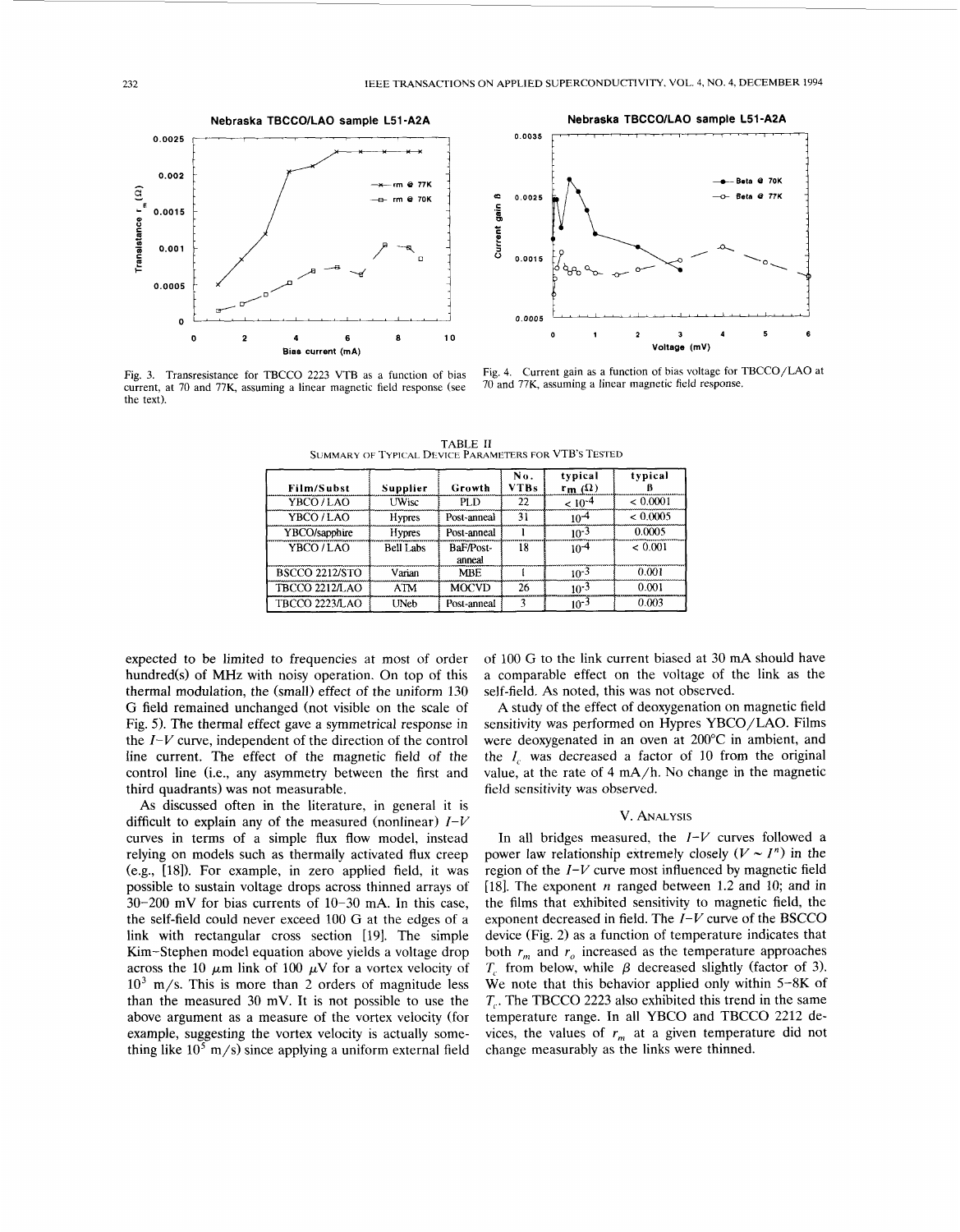

Fig. *5. I-V* curves for **YBCO/LAO** when operating in thermal mode.  $I_c$  of the control line was 0.2 mA. The  $I-V$  curves were identical when the control line current was reversed.

If the *I-V* curve in the region of interest can be described accurately with a power law, then certain device analysis can be performed once the exponents have been experimentally determined as a function of applied field. One can write the power law in the form

$$
V_{out} = V_c \left(\frac{I_{out}}{I_c}\right)^{n(B)}\tag{1}
$$

where  $V_c$  and  $I_c$  are the intersection points of the power law fits to the  $I-V$  curves in different fields (replacing the critical current of the original Ambegoakar and Halprin notation for a Josephson junction 1201). It was found experimentally that  $V_c$  and  $I_c$  remained essentially constant in the range of fields tested, and the experimental *I-V* curves closely followed the power law fits to  $\sim 0.7$  of  $V_c$  and  $I_c$ , which was the portion of the curves which showed the most sensitivity to field. Then  $r_m = dV_{out}/dI_{in}$ and  $r_o = dV_{out}/dI_{out}$  can be calculated with only two additional pieces of information. First, the relationship must be known between  $I_{in}$  (the control line current) and the resulting *B* at the links (an electrodynamic calculation); second, the functional dependence must be determined of the exponent on applied field,  $n = n(B, T)$ . For the former, we assume a (calculable) constant  $c = dB/dI_{in}$ for simplicity, so that  $r_m = c dV_{out}/dB$ . For the latter, we found our data were fit well with the expression for  $n(B)$ of Gupta [21]

$$
n = 1 + \frac{n_o - 1}{1 + B/B_o}
$$
 (2)

where  $n<sub>o</sub>$  is the exponent in zero field, and  $B<sub>o</sub>$  is a parameter to be fit (which indicates the order of magnitude of fields in which the  $I-V$  curve will change exponent). The resulting expressions for  $r_m$ ,  $r_o$ , and  $\beta$  are *r*,  $\pi$  is the *r*-*V* curve will change exposing expressions for  $r_m$ ,  $r_o$ , and  $\beta$  are  $r_m = cV_c \frac{\partial n}{\partial \beta} \left(\frac{I}{I_c}\right)^n \ln\left(\frac{I}{I_c}\right)$  (3)

$$
r_m = cV_c \frac{\partial n}{\partial B} \left( \frac{I}{I_c} \right)^n \ln \left( \frac{I}{I_c} \right)
$$
 (3)

$$
r_o = \frac{v_c}{I_c} n \left( \frac{I}{I_c} \right) \tag{4}
$$

giving the current gain as

$$
\beta = cI_c \frac{1}{n} \frac{\partial n}{\partial B} \left( \frac{I}{I_c} \right) \ln \left( \frac{I}{I_c} \right). \tag{5}
$$

If *(1)* is substituted into (4), the current gain is given by

$$
\beta = cI_c \bigg( \frac{1 - n_o}{B_o (n_o + B/B_o)(1 + B/B_o)} \bigg) \bigg( \frac{I}{I_c} \bigg) \ln \bigg( \frac{I}{I_c} \bigg). \tag{6}
$$

This expression for  $\beta$  has a maximum at  $B = 0$  and  $x \ln(x) = 1/e$ , and its highest order term depends inversely on  $B<sub>o</sub>$ . It is relatively insensitive for zero-field exponent  $n_{o}$ , which varies between 2 and 10 experimentally.

Fitting the *I-V* curves allows an experimental determination of the values of  $n_o$ ,  $B_o$ , and  $I_o$  of the different films. Further, using the assumption above for the field generated at the links [which determines the coefficient  $c$ in  $(5)$ , the curves generated with the above expressions for  $r_0$ ,  $r_m$ , and  $\beta$  match well in shape and magnitude with our measured values. We should note that the *I-V* curves at 77K for the BSCCO film give  $n<sub>o</sub> = 1.8$  and  $B<sub>o</sub> = 35$  G. This value for  $B<sub>o</sub>$  is surprisingly small with respect to the values referenced in the literature for other high- $T_c$  materials. Pulsed laser deposited YBCO was reported to have  $B_0 \sim 1$  tesla at 80K [21], which is consistent with our measurements on PLD films, and BSCCO of an unknown fabrication method was reported to have a similarly large  $B_o \sim 1$  tesla [22].

To achieve a current gain of unity  $(\beta = 1)$ , if the characteristic current is 1 mA and the exponent  $n<sub>o</sub>$  is constrained to be near 5, it is readily calculated that  $B_0$ must be of order 0.3 G or less, which is the order of magnitude of field sensitivity of a Josephson junction. It is for this reason that granular films may provide some promise. Of course, relevant properties of such a material (e.g., noise, Josephson plasma frequency limit, output impedance) must be adequately investigated.

## VI. CONCLUSIONS

The results to date verify the expectation that conventional "good" high-J, YBCO films are not suitable for active flux flow devices. A large number of VTB's in various films of YBCO, BSCCO, and TBCCO were fabricated and tested for sensitivity to small dc magnetic fields  $( $\leq$  130 G). Although greater in BSCCO and TBCCO than$ in YBCO, sensitivity to small magnetic fields at 77K was not sufficient in any bridge tested to allow production of a magnetic field controlled device with transresistance values greater than 5 m $\Omega$  or small signal current gains of 0.005. Both values, inferred from the volt-ampere characteristics of the VTB's tested, appear to be at least two orders of magnitude lower than necessary for use in a practical device. Suitable values could only be attained by raising control line currents until the line became normal. These values were, however, caused by a thermal, not magnetic, mechanism as evidenced by the symmetry of the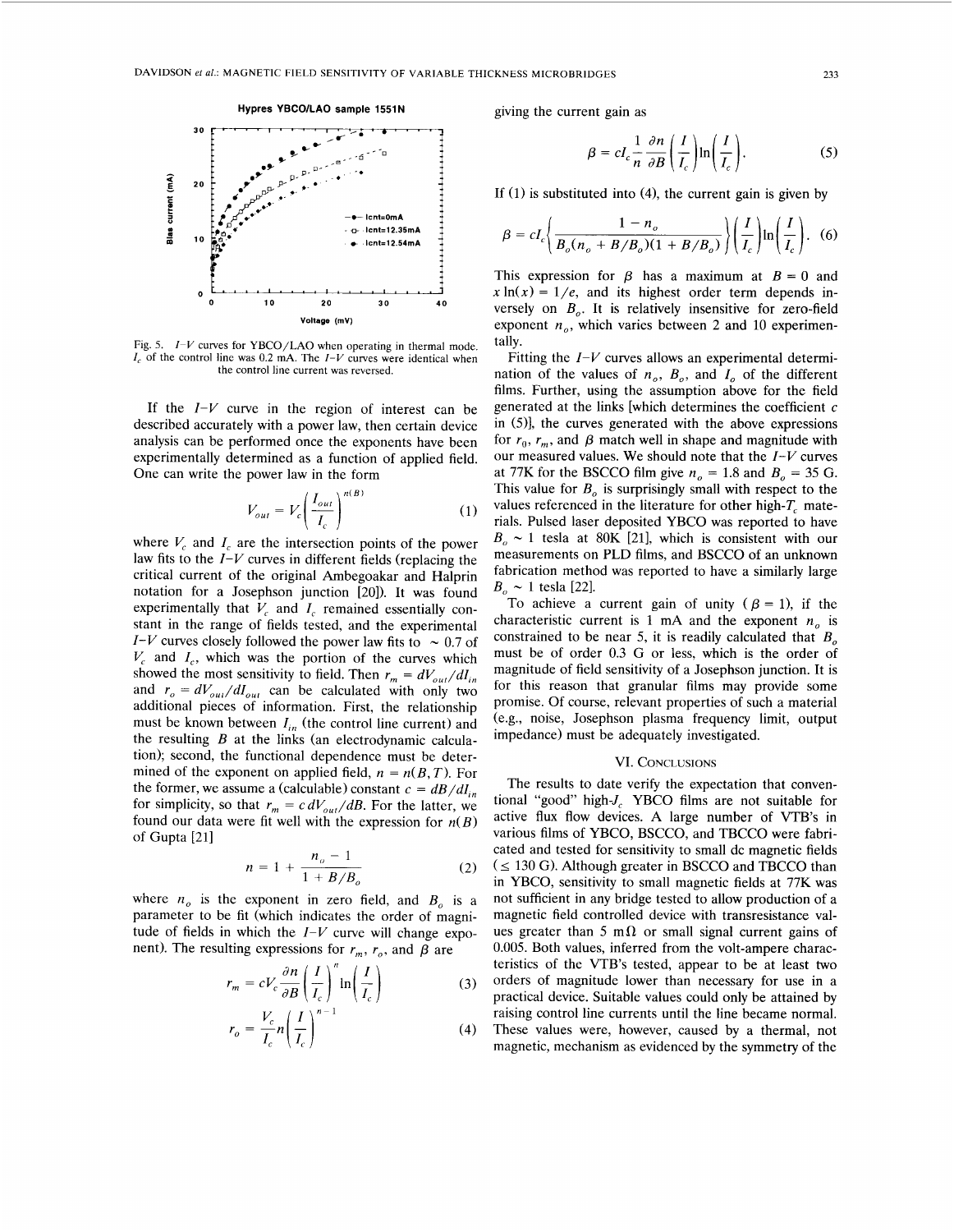*I-I/* characteristics and the fact that an additional solenoidal magnetic field had little effect.

Since the required impedance levels are obtained by thinning the bridge, the film/substrate interface is quite important; it may not be characteristic of the film as a whole and it may be changed by the thinning process. The volt-ampere characteristics of all bridges tested followed a power law in the region of the *I-I/* curve that showed the most influence to magnetic field, with an exponent dependent on sample type, temperature, and magnetic field. Published volt-ampere characteristics of **SFFT's** appear to have more well-defined critical currents and more linear characteristics above this critical current. This suggests that successful devices may have operated in a Josephson rather than Abrikosov mode, implying granular material. Another important argument for a Josephson mode can be made on the basis of vortex velocities. If the mechanism **is flux** flow (or phase slip), the requirement for a large voltage at a given value of flux density (vortex density) is simply that the vortex velocity be large enough. Maximum velocities for Josephson vortices would appear to be orders of magnitude higher than those possible for Abrikosov vortices. With this in mind, studies with granular films are in progress. Since there remains some question of the similarity of the current Bell Laboratories  $BaF<sub>2</sub>$ -process films to those films grown 2 years ago, we continue to study the Bell Laboratories YBCO films to further understand flux flow resistance in low pinned films.

### **ACKNOWLEDGMENT**

We acknowledge useful discussions and YBCO films from E. Track at Hypres, Inc. (175 Clearbrook Rd., Elmsford, *NY* 10523), and TBCCO 2212 films from ATM (7 Commerce Dr., Danbury, *CT* 06810).

#### **REFERENCES**

- J. **S.** Martens, D. **S.** Ginley, J. B. Beyer, J. E. Nordman, and G. K. G. Hohenwarter, "A model and equivalent circuit for a superconducting flux flow transistor," *IEEE Trans. Appl. Superconduct.,* vol. 1, pp. 95-101, June 1991.
- $[2]$ **J. S.** Martens, V. M. Hietala, T. **E.** Zipperian, D. S. Ginley, and C. P. Tigges, "The superconducting flux flow transistor: Models and applications," in *Superconducting Deuices and Their Applications,* H. Koch and H. Lubbig, Eds. Berlin: Springer-Verlag, 1992, pp. 186-191.
- R. A. Rose, **S.** B. Ota, P. A. de Groot, and B. Jayaram, "Scaling of the vortex pinning force in BSCCO," *Physica C,* vol. 170, pp. 51-55, Sept. 1990; R. Wordenweber and P. H. Kes, "Peak effects in two- and three-dimensional collective pinning," *Cryogenics,* vol. 29, pp. 321-327, Mar. 1990; and L. Neil, "Scaling laws for the volume pinning force in high temperature superconductors," *Cryogenics,* vol. 32, pp. 975-978, Nov. 1992.
- B. Mayer, L. **Alff,** T. Trauble, R. Gross, P. Wagner, and H. Adrian,  $[4]$ "Superconducting transport properties of BSCCO 2212 bicrystal grain boundary junctions," *Appl. Phys.* **Letf.,** vol. 63, pp. 996-998, Aug. 1993.
- $[5]$ J. **S.** Martens, V. M. Hietala, T. E. Zipperian, G. A. Vawter, D. **S.**  Ginley, and C. **P.** Tigges, "The RF performance of long junction active devices using TBCCO step edge structures," *IEEE Trans. Appl. Superconduct.,* vol. 2, pp. 74-78, June 1992.
- $[6]$ J. **S.** Satchell, J. A. Edwards, N. G. Chew, and R. G. Humphreys, "HTS vortex flow transistor," *Electron. Left.,* vol. 28, pp. 781-784, Mar. 1992.
- [7] K. K. Likharev, "Vortex motion and the Josephson effect in superconducting thin bridges," *Soviet J. JETP*, vol. 34, pp. 906-911, Apr. 1972.
- $[8]$ M. P. Siegal, J. M. Phillips, R. B. van Dover, T. **H.** Tiefel, and J. H. Marshall, "Optimization of annealing parameters for the growth of epitaxial YBCO films on LAO (loo),'' *J. Appl. Phys.,* vol. 68, pp. 6353-6360, Dec. 1990.
- $[9]$ J. **S.** Martens, V. M. Hietala, T. A. Plut, D. **S.** Ginley, G. A. Vawter, C. P. Tigges, M. P. Siegal, **J.** M. Phillips, and **S.** Y. Hou, "Flux flow microelectronics," *fEEE Trans. Appl. Superconduct.,*  vol. 3, pp. 2295-2302, Mar. 1993; J. **S.** Martens, V. M. Hietala, T. E. Zipperian, D. **S.** Ginley, C. P. Tigges, and J. M. Phillips, "S-parameter measurements and microwave applications of superconducting flux flow transistors," *IEEE Trans. Microwave Theory Tech.,* vol. 39, pp. 2018-2027, Dec. 1991.
- J. N. Eckstein, I. Bosovic, M. **E.** Klausmeier-Brown, G. F. Virshup, and K. S. Ralls, "Control of composition and microstructure in high  $T_c$ -superconductors by MBE," *MRS Bull.*, vol. 17, pp. 27–33, Jan. 1992.
- $[11]$ **S. H.** Liou, M. W. Hong, A. R. Kortan, J. R. Kow, D. D. Bacon, C. H. Chen, R. C. Farrow, and G. **S.** Grader, "TI-based superconducting films by sputtering using a single target," in *Science and Technology of Thin Film Superconductors,* **R.** D. McConnell and **S.**  A. Wolf, Eds. New York: Plenum, 1989, [pp. 229-236.](#page-1-0)
- [12] C. I. H. Ashby, J. Martens, T. A. Plut, and D. S. Ginley, "Improved aqueous etchant for high T. superconductor materials." *Appl.* aqueous etchant for high *T,* superconductor materials," *Appl. Phys. Lett.,* vol. 60, pp. 2147-2149, Apr. 1992.
- D. C. Harris, *Quantitatiue Chemical Analysis.* New York: Freeman, 1982.
- $[14]$ N. D. Kataria, "Preparation, transport properties and patterning of superconducting YBCO thin films," *Physica* C, vol. 180, pp. 61-64, Sept. 1991.
- $[15]$ J. M. Rosamilia, L. **F.** Schneemayer, T. Y. Kometani, J. V. Waszczak, and B. Miller, "Etching behavior and electrochemistry of BSCCO superconductor in acidic media," *J. Electrochem. Soc.,*  vol. 136, pp. 2300-2305, Aug. 1989.
- R. P. Vasquez, B. D. Hunt, and M. C. Foote, "Nonaqueous chemical etch for YBCO," *Appl. Phys. Lett.,* vol. 53, pp. 2692-2694, Dec. 1988.
- **Y.** B. **Kim** and M. J. Stephens, "Flux flow and irreversible effects,"  $[17]$ in *Superconductivity*, R. D. Parks, Ed. New York: Marcel Dekker, 1969, p. 1115.
- $[18]$ G. Ries, H. W. Neumuller, R. Busch, P. Kummeth, M. Leghissa, P. Schmitt, and G. Saemann-Ischenko, "Pinning energy in HTSC and its influence on electric and magnetic properties," *J. Alloys Compounds,* vol. 195, pp. 379-386, June 1993.
- [19] J. M. O'Callaghan, "Noise characterization of superconductive devices," Ph.D. dissertation, Univ. Wisconsin-Madison, Appendix A, Jan. 1994.
- V. Ambegaokar and B. I. Halperin, "Voltage due to thermal noise  $[20]$ in the DC Josephson effect," *Phys. Reu. Lett.,* vol. 22, pp. 1364-1366, June 1969.
- $[21]$ S. K. Gupta, P. Berdahl, R. E. **Russo,** G. Briceno, and A. Zettl, "Pulse *I-V* characteristics measurement to study the dissipation mechanism in epitaxial YBCO thin films at high critical currents," *Physica* C, vol. 206, pp. 335-344, Oct. 1993.
- R. J. Soulen, *IEEE Trans. Appl. Superconduct.,* vol. 3, pp.  $[22]$ 1261-1264, Mar. 1993.

**Bruce A. Davidson** received the B.A. degree (with honors) in physics from Swarthmore College, Swarthmore, PA, in 1983.

He spent four years at AT & T-Bell Laboratories, Murray Hill, NJ, with Dr. Leonard Feldman studying surface science and thin film growth/characterization, primarily on group IV semiconductors and then-new high temperature superconductors. He is currently working toward the Ph.D. degree in electrical engineering at the University of Wisconsin-Madison under an AFOSR ASSERT fellowship studying devices in HTS thin films.